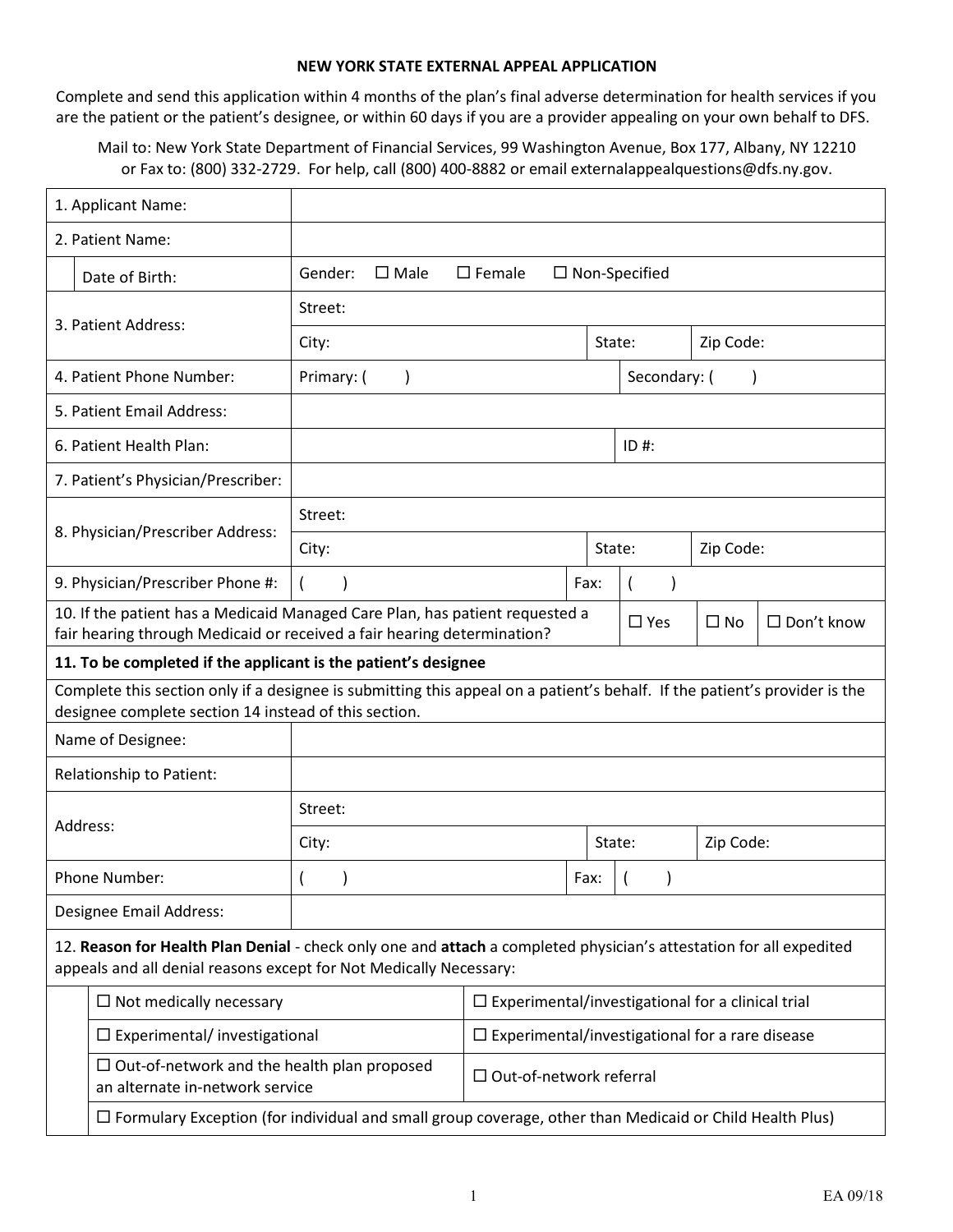**13. This appeal may be expedited.** Expedited decisions are made within the timeframes described below, even if the patient, physician or prescriber does not provide needed medical information to the external appeal agent.

|                           | $\Box$ Expedited Appeal (72 hours). Denial concerns an admission, availability of care, continued stay, or<br>health care service for which the patient received emergency services and remains hospitalized.                                                                                                                                                                                                                                      |                                                           |  |  |  |  |
|---------------------------|----------------------------------------------------------------------------------------------------------------------------------------------------------------------------------------------------------------------------------------------------------------------------------------------------------------------------------------------------------------------------------------------------------------------------------------------------|-----------------------------------------------------------|--|--|--|--|
|                           | $\Box$ Expedited Appeal (72 hours). 30-day timeframe will seriously jeopardize patient's life, health, or<br>ability to regain maximum function, or a delay will pose an imminent or serious threat to patient's                                                                                                                                                                                                                                   |                                                           |  |  |  |  |
| If Expedited              | health, and patient's physician will complete the Physician Attestation and send it to the Department                                                                                                                                                                                                                                                                                                                                              |                                                           |  |  |  |  |
| check one:                | of Financial Services.                                                                                                                                                                                                                                                                                                                                                                                                                             |                                                           |  |  |  |  |
|                           | $\Box$ Expedited Formulary Exception (24 hours). The patient is suffering from a health condition that<br>may seriously jeopardize his or her life, health, or ability to regain maximum function, or is<br>undergoing a current course of treatment using a non-formulary drug, and patient's prescribing<br>physician or other prescriber will complete the Physician Attestation and send it to the Department of<br><b>Financial Services.</b> |                                                           |  |  |  |  |
| If Standard<br>check one: | $\Box$ Standard Formulary Exception (72 hours)                                                                                                                                                                                                                                                                                                                                                                                                     | $\Box$ Standard Appeal for all other appeals (30<br>days) |  |  |  |  |

# **\*\*\* If expedited you must call 888-990-3991 when the application is faxed\*\*\***

### **14. To be completed if applicant is patient's provider**

Health care providers have a right to an external appeal of a concurrent or retrospective final adverse determination. This section should be completed by providers appealing on their own behalf or appealing as a patient's designee. The initial denial and final adverse determination from the first level of appeal must be attached.

| $\Box$ Provider filing own behalf                                                                                                                                                                                                                                                                                                                                                                                                                                                                                                                                                                                                                                                                                                                                                                                                                                                                                                          | $\Box$ Provider filing as designee on behalf of patient |      |        |           |  |
|--------------------------------------------------------------------------------------------------------------------------------------------------------------------------------------------------------------------------------------------------------------------------------------------------------------------------------------------------------------------------------------------------------------------------------------------------------------------------------------------------------------------------------------------------------------------------------------------------------------------------------------------------------------------------------------------------------------------------------------------------------------------------------------------------------------------------------------------------------------------------------------------------------------------------------------------|---------------------------------------------------------|------|--------|-----------|--|
|                                                                                                                                                                                                                                                                                                                                                                                                                                                                                                                                                                                                                                                                                                                                                                                                                                                                                                                                            |                                                         |      |        |           |  |
| Provider Name:                                                                                                                                                                                                                                                                                                                                                                                                                                                                                                                                                                                                                                                                                                                                                                                                                                                                                                                             |                                                         |      |        |           |  |
| Person or Firm Representing Provider<br>(if applicable):                                                                                                                                                                                                                                                                                                                                                                                                                                                                                                                                                                                                                                                                                                                                                                                                                                                                                   |                                                         |      |        |           |  |
| Contact Person for Correspondence:                                                                                                                                                                                                                                                                                                                                                                                                                                                                                                                                                                                                                                                                                                                                                                                                                                                                                                         |                                                         |      |        |           |  |
|                                                                                                                                                                                                                                                                                                                                                                                                                                                                                                                                                                                                                                                                                                                                                                                                                                                                                                                                            | Street:                                                 |      |        |           |  |
| Address for Correspondence:                                                                                                                                                                                                                                                                                                                                                                                                                                                                                                                                                                                                                                                                                                                                                                                                                                                                                                                | City:                                                   |      | State: | Zip Code: |  |
| Phone Number:                                                                                                                                                                                                                                                                                                                                                                                                                                                                                                                                                                                                                                                                                                                                                                                                                                                                                                                              |                                                         | Fax: |        |           |  |
| Email Address:                                                                                                                                                                                                                                                                                                                                                                                                                                                                                                                                                                                                                                                                                                                                                                                                                                                                                                                             |                                                         |      |        |           |  |
| I attest that the information provided in this application is true and accurate to the best of my knowledge. I agree not<br>to pursue reimbursement for the service from the patient if a concurrent denial is upheld by the external appeal<br>agent, except to collect a copayment, coinsurance or deductible. If I appeal a concurrent denial on my own behalf, and<br>not as the patient's designee, I agree to pay the external appeal agent's fee in full if the health plan's concurrent<br>denial is upheld, or to pay half of the agent's fee if the health plan's concurrent denial is upheld in part. I agree not to<br>commence a legal proceeding against the external appeal agent to review the agent's decision; provided, however,<br>this shall not limit my right to bring an action against the external appeal agent for damages for bad faith or gross<br>negligence, or to bring an action against the health plan. |                                                         |      |        |           |  |

Provider Signature: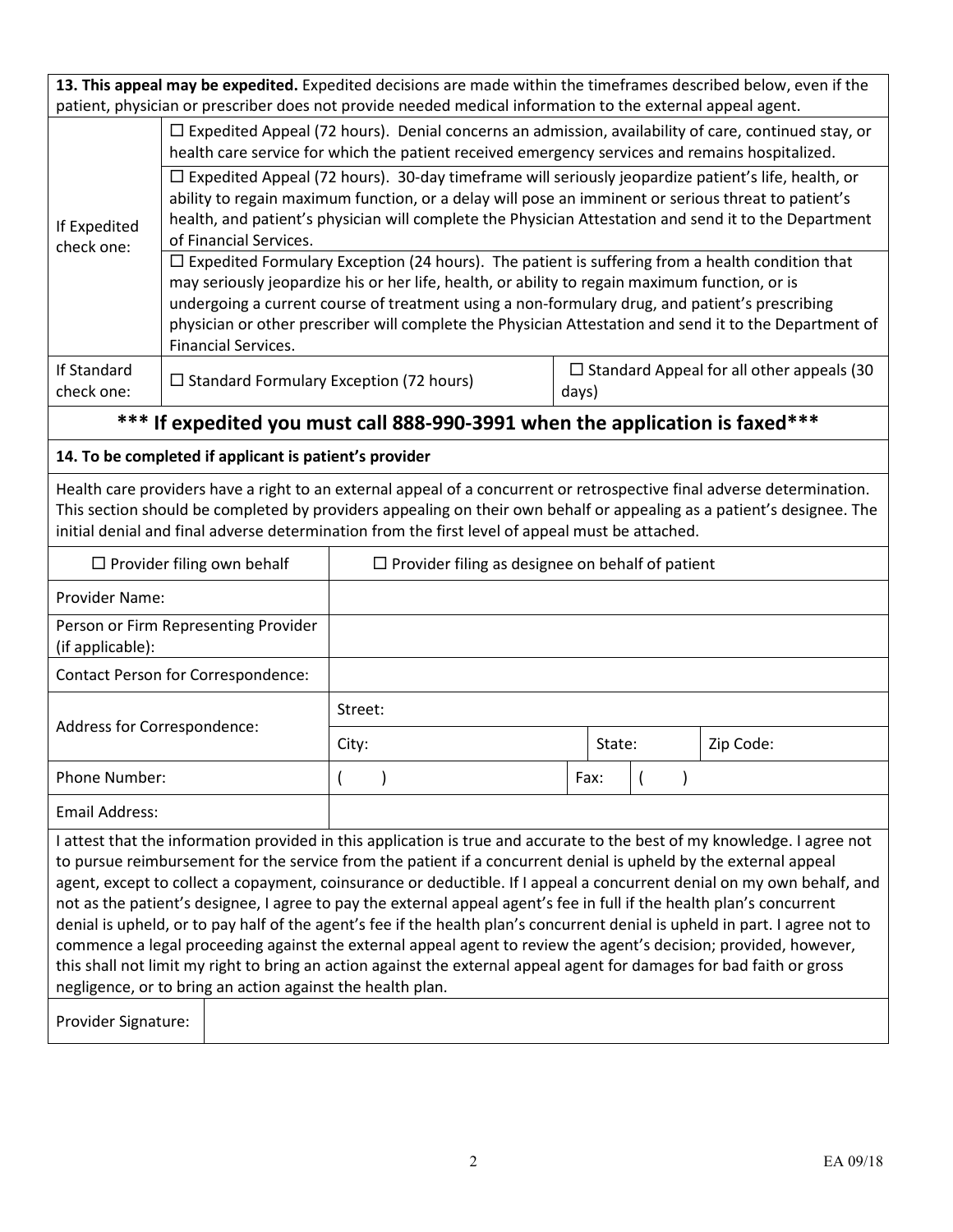|                                                                        | 15. Description and date(s) of Service: (Attach any additional information you want considered):                                                                                |                                                                                                    |  |  |  |  |
|------------------------------------------------------------------------|---------------------------------------------------------------------------------------------------------------------------------------------------------------------------------|----------------------------------------------------------------------------------------------------|--|--|--|--|
|                                                                        |                                                                                                                                                                                 |                                                                                                    |  |  |  |  |
|                                                                        |                                                                                                                                                                                 |                                                                                                    |  |  |  |  |
|                                                                        |                                                                                                                                                                                 |                                                                                                    |  |  |  |  |
|                                                                        |                                                                                                                                                                                 |                                                                                                    |  |  |  |  |
|                                                                        |                                                                                                                                                                                 |                                                                                                    |  |  |  |  |
| 16. External Appeal Eligibility (Check one):                           |                                                                                                                                                                                 |                                                                                                    |  |  |  |  |
|                                                                        | $\Box$ Attached is final adverse determination from the health plan.                                                                                                            |                                                                                                    |  |  |  |  |
|                                                                        |                                                                                                                                                                                 | $\Box$ Attached is the health plan's letter waiving an internal appeal.                            |  |  |  |  |
|                                                                        |                                                                                                                                                                                 | $\Box$ Patient requests expedited internal appeal at same time as the external appeal.             |  |  |  |  |
|                                                                        | $\Box$ Health plan did not comply with internal appeal requirements for patient appeal.                                                                                         |                                                                                                    |  |  |  |  |
|                                                                        | 17. External Appeal Fee                                                                                                                                                         |                                                                                                    |  |  |  |  |
|                                                                        | You must enclose a check or money order made out to the health plan if required by the health plan. If the appeal is<br>decided in your favor, the fee will be returned to you. |                                                                                                    |  |  |  |  |
| $\Box$ Enclosed is a check or money order made out to the health plan. |                                                                                                                                                                                 |                                                                                                    |  |  |  |  |
| Please check one:                                                      |                                                                                                                                                                                 | $\Box$ Application was faxed and fee will be mailed to the Department within 3 days.               |  |  |  |  |
|                                                                        |                                                                                                                                                                                 | $\Box$ Patient is covered under Medicaid or Child Health Plus.                                     |  |  |  |  |
|                                                                        |                                                                                                                                                                                 | $\Box$ Patient requests fee waiver for hardship and will provide documentation to the health plan. |  |  |  |  |
|                                                                        |                                                                                                                                                                                 | $\Box$ Health plan does not charge a fee for an external appeal or fee is not required.            |  |  |  |  |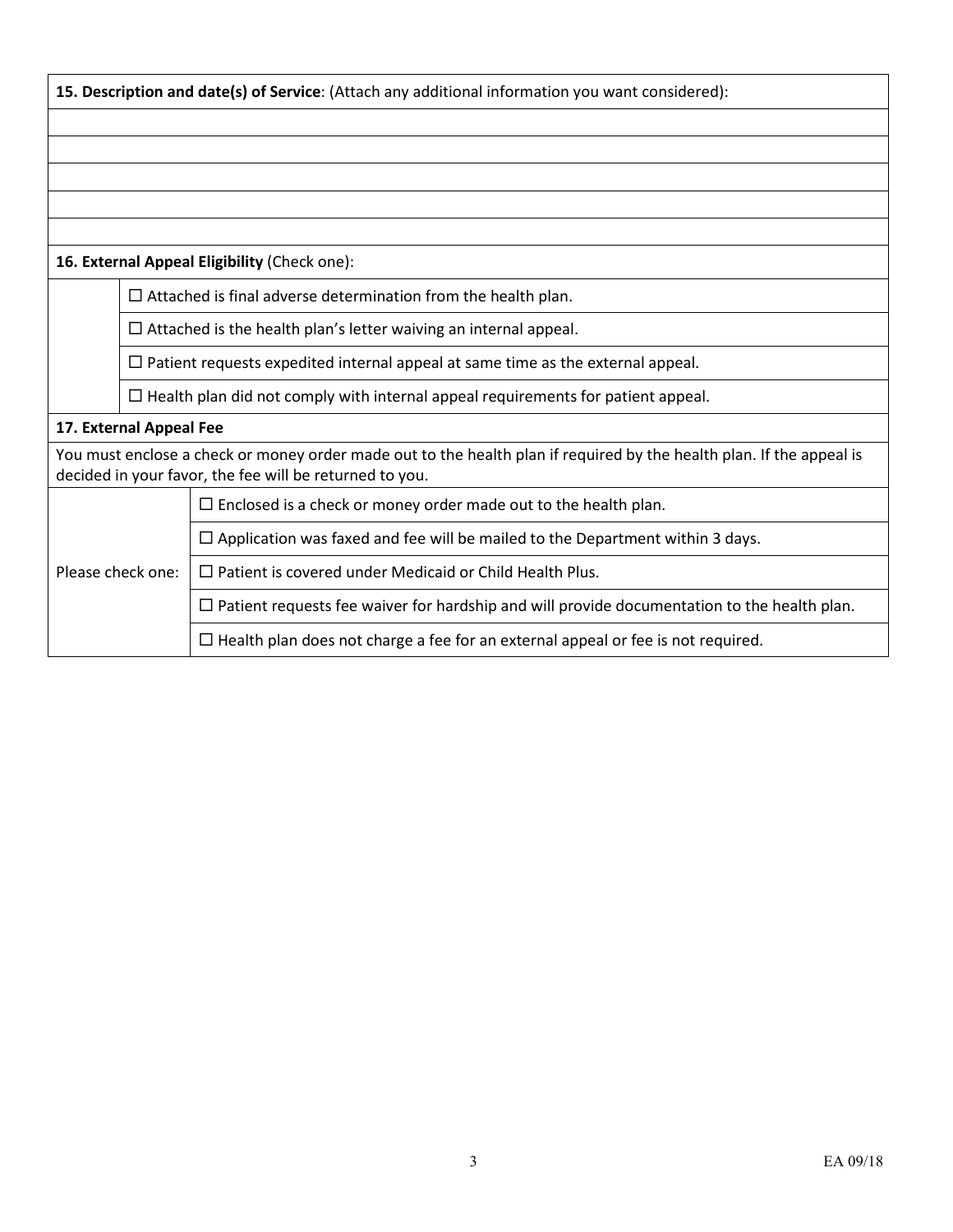### **PATIENT CONSENT TO THE RELEASE OF RECORDS FOR NEW YORK STATE EXTERNAL APPEAL**

The patient, the patient's designee, and the patient's provider have a right to an external appeal of certain adverse determinations made by health plans.

When an external appeal is filed, a consent to the release of medical records, signed and dated by the patient, is necessary. An external appeal agent assigned by the New York State Department of Financial Services will use this consent to obtain medical information from the patient's health plan and health care providers. The name and address of the external appeal agent will be provided with the request for medical information.

I authorize my health plan and providers to release all relevant medical or treatment records related to the external appeal, including any HIV-related information, mental health treatment information, or alcohol / substance use treatment information, to the external appeal agent. I understand the external appeal agent will use this information solely to make a decision on the appeal and the information will be kept confidential and not released to anyone else. This release is valid for one year. I may revoke my consent at any time, except to the extent that action has been taken in reliance on it, by contacting the New York State Department of Financial Services in writing. I understand that my health plan cannot condition treatment, enrollment, eligibility, or payment on whether I sign this form. I acknowledge that the decision of the external appeal agent is binding. I agree not to commence a legal proceeding against the external appeal agent to review the agent's decision; provided, however, this shall not limit my right to bring an action against the external appeal agent for damages for bad faith or gross negligence, or to bring an action against my health plan.

If the patient or the patient's designee submits this application, by signing the Patient Consent to the Release of Records for New York State External Appeal, the patient attests that the information provided in this application is true and accurate to the best of his or her knowledge.

Signature of patient is required below. If the patient is a minor, the document must be signed by their parent or legal guardian. If the patient is deceased, the document must be signed by the patient's healthcare proxy or executor. If signed by a guardian, power of attorney, healthcare proxy or executor, a copy of the legal supporting document should be included.

| Signature:                                 |      |  |
|--------------------------------------------|------|--|
| Print Name:                                |      |  |
| Relationship to patient, if<br>applicable: |      |  |
| <b>Patient Name:</b>                       | Age: |  |
| Patient's Health Plan ID#:                 |      |  |
| Date:<br>(required)                        |      |  |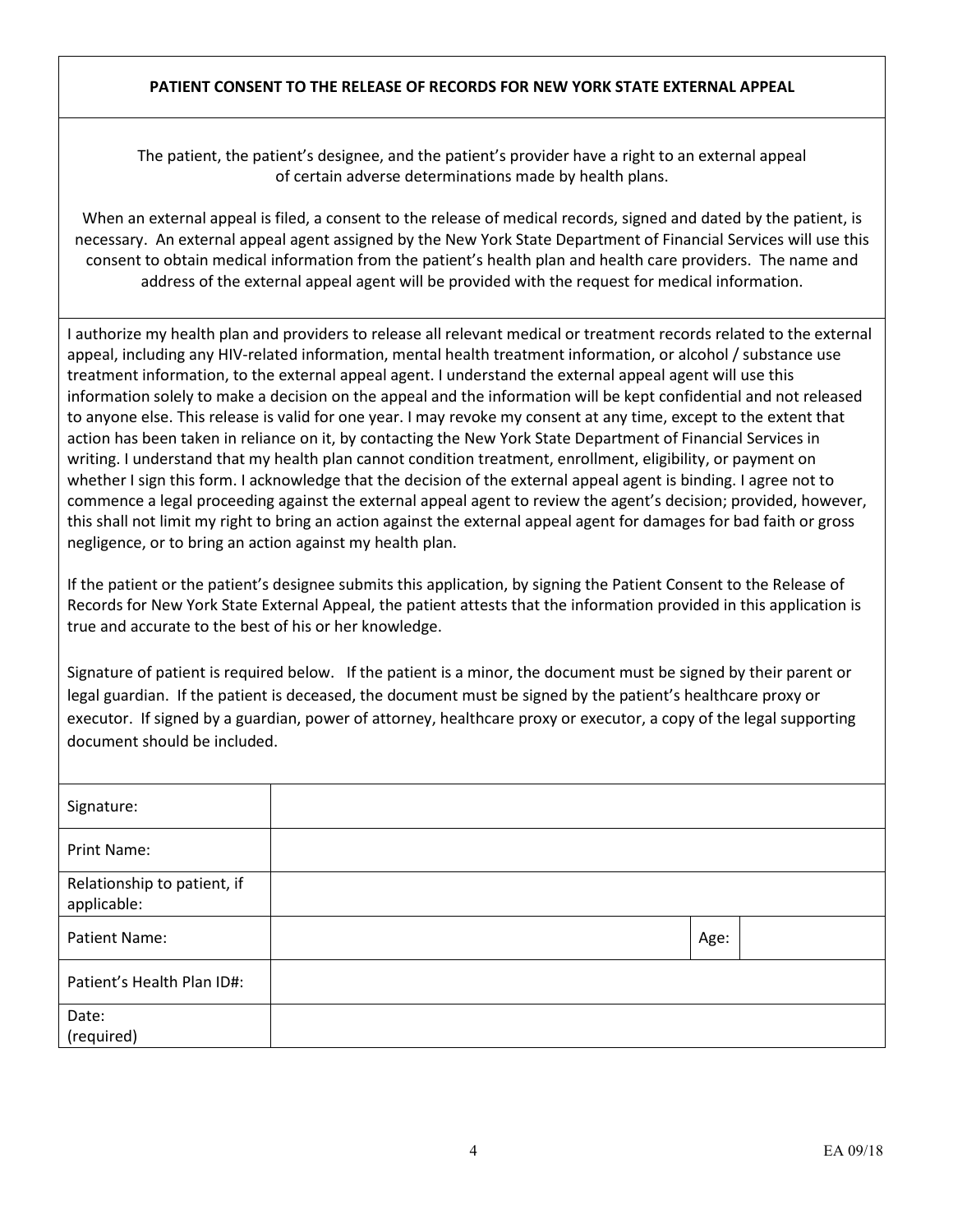## **PHYSICIAN ATTESTATION FOR AN EXTERNAL APPEAL**

The patient's physician must complete this attestation for any external appeal of a health plan's denial of services as experimental/investigational; a clinical trial; a rare disease; out-of-network; or for an expedited appeal. The patient's prescriber may also request an expedited formulary exception appeal. The Department of Financial Services or the external appeal agent may need to request additional information from you, including the patient's medical records. This information should be provided immediately.

Mail to: New York State Department of Financial Services, 99 Washington Avenue, Box 177, Albany NY, 12210 or Fax to: (800) 332-2729.

| Type of Review                 | $\Box$ Standard Appeal (30 days), or for a non-                                                                                                                                                                                                                                                                                                                                                                                                                                                                                                                                                                                                                                                                                     | $\Box$ Expedited Appeal (72 hours), or for a non- |  |  |
|--------------------------------|-------------------------------------------------------------------------------------------------------------------------------------------------------------------------------------------------------------------------------------------------------------------------------------------------------------------------------------------------------------------------------------------------------------------------------------------------------------------------------------------------------------------------------------------------------------------------------------------------------------------------------------------------------------------------------------------------------------------------------------|---------------------------------------------------|--|--|
| Requested:                     | formulary drug (72 hours)                                                                                                                                                                                                                                                                                                                                                                                                                                                                                                                                                                                                                                                                                                           | formulary drug (24 hours)                         |  |  |
| If Expedited check<br>one:     | $\Box$ Expedited Appeal (72 hours). Denial concerns an admission, availability of care, continued<br>stay, or health care service for which the patient received emergency services and remains<br>hospitalized.<br>$\Box$ Expedited Appeal (72 hours). 30-day timeframe will seriously jeopardize patient's life,<br>health, or ability to regain maximum function, or a delay will pose an imminent or serious<br>threat to patient's health.<br>$\Box$ Expedited Formulary Exception (24 hours). The patient is suffering from a health condition<br>that may seriously jeopardize his or her life, health, or ability to regain maximum function,<br>or is undergoing a current course of treatment using a non-formulary drug. |                                                   |  |  |
| If Expedited<br>complete both: | $\Box$ I am aware that the external appeal agent may need to contact me during non-business<br>days for medical information, including medical records, and that a decision will be made by<br>the external appeal agent within 72 hours (or 24 hours for a non-formulary drug) of<br>receiving this expedited appeal request, regardless of whether or not I provide medical<br>information or medical records to the external appeal agent.<br>During non-business days, I can be reached at: (                                                                                                                                                                                                                                   |                                                   |  |  |

- For an **expedited appeal**, the patient's physician, or for a non-formulary drug, the patient's prescribing physician or other prescriber, must complete the box below and item **14**. **You must send information to the agent immediately in order for it to be considered.**
- For an **experimental/investigational** denial (other than a clinical trial or rare disease treatment) the patient's physician must complete items **1-10 and 14**.
- For a **clinical trial** denial, the patient's physician must complete items **1-9, 11 and 14**.
- For an **out-of-network service** denial (the health plan offers an alternate in-network service that is not materially different from the out-of-network service), the patient's physician must complete items **1-10 and 14**.
- For an **out-of-network referral** denial (the health plan does not have an in-network provider with the appropriate training and experience to meet the health care needs of the patient), the patient's physician must complete items **1 - 9, 13 and 14**.
- For a **rare disease** denial, a physician, other than the treating physician, must complete items **1-9, 12 and 14**.

To appeal an experimental/investigational, clinical trial, out-of-network service, or out-of-network referral denial, the physician must be licensed and board-certified or board-eligible and qualified to practice in the area of practice appropriate to treat the patient. For a rare disease appeal, a physician must meet the above requirements but may not be the patient's treating physician.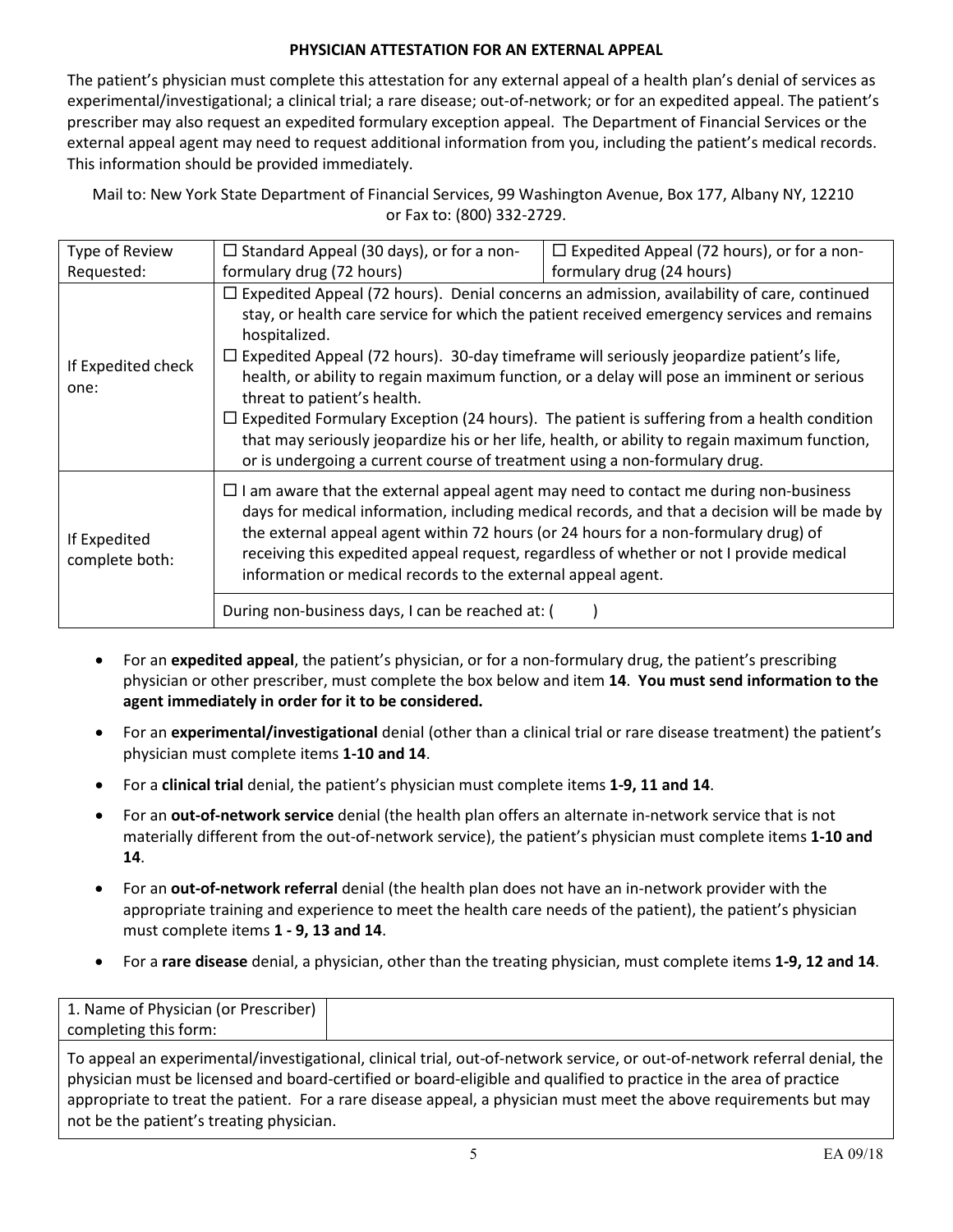|                                                                                                                 |                                                                                                                                                                                                                                                                                                                                                                                                                                   |  | Street:        |                                                                         |                      |        |  |           |  |
|-----------------------------------------------------------------------------------------------------------------|-----------------------------------------------------------------------------------------------------------------------------------------------------------------------------------------------------------------------------------------------------------------------------------------------------------------------------------------------------------------------------------------------------------------------------------|--|----------------|-------------------------------------------------------------------------|----------------------|--------|--|-----------|--|
| 2. Physician (or Prescriber) Address:                                                                           |                                                                                                                                                                                                                                                                                                                                                                                                                                   |  | City:          |                                                                         |                      | State: |  | Zip Code: |  |
|                                                                                                                 | 3. Contact Person:                                                                                                                                                                                                                                                                                                                                                                                                                |  |                |                                                                         |                      |        |  |           |  |
|                                                                                                                 | 4. Phone Number:                                                                                                                                                                                                                                                                                                                                                                                                                  |  | $\overline{ }$ | $\mathcal{E}$                                                           |                      | Fax:   |  |           |  |
|                                                                                                                 | 5. Physician (or Prescriber) Email:                                                                                                                                                                                                                                                                                                                                                                                               |  |                |                                                                         |                      |        |  |           |  |
| 6. Name of Patient:                                                                                             |                                                                                                                                                                                                                                                                                                                                                                                                                                   |  |                |                                                                         |                      |        |  |           |  |
|                                                                                                                 | 7. Patient Address:                                                                                                                                                                                                                                                                                                                                                                                                               |  |                |                                                                         |                      |        |  |           |  |
|                                                                                                                 | 8. Patient Phone Number:                                                                                                                                                                                                                                                                                                                                                                                                          |  |                |                                                                         |                      |        |  |           |  |
| Number:                                                                                                         | 9. Patient Health Plan Name and ID                                                                                                                                                                                                                                                                                                                                                                                                |  |                |                                                                         |                      |        |  |           |  |
|                                                                                                                 | 10. Experimental/Investigational Denial or Out-of-Network Service Denial<br>(Complete this section for an experimental/investigational denial or an out-of-network service denial only. DO NOT<br>complete this item for appeal of clinical trial participation, rare disease, or an out-of-network referral denial.)                                                                                                             |  |                |                                                                         |                      |        |  |           |  |
|                                                                                                                 | a. For an Experimental/Investigational Denial:                                                                                                                                                                                                                                                                                                                                                                                    |  |                |                                                                         |                      |        |  |           |  |
|                                                                                                                 |                                                                                                                                                                                                                                                                                                                                                                                                                                   |  |                | As the patient's physician I attest that (select one without altering): |                      |        |  |           |  |
| <b>OR</b>                                                                                                       | $\Box$ Standard health services or procedures have been ineffective or would be medically inappropriate.                                                                                                                                                                                                                                                                                                                          |  |                |                                                                         |                      |        |  |           |  |
|                                                                                                                 | $\Box$ There does not exist a more beneficial standard health service or procedure covered by the health plan.                                                                                                                                                                                                                                                                                                                    |  |                |                                                                         |                      |        |  |           |  |
| <b>AND</b>                                                                                                      | $\Box$ I recommended a health service or pharmaceutical product that, based on the following two documents<br>of medical and scientific evidence outlined in c and d below, is likely to be more beneficial to the<br>patient than any covered standard health service.                                                                                                                                                           |  |                |                                                                         |                      |        |  |           |  |
|                                                                                                                 | b. For an Out-of-Network Service Denial                                                                                                                                                                                                                                                                                                                                                                                           |  |                |                                                                         |                      |        |  |           |  |
| $\Box$ As the patient's physician I attest that the following out-of-network health service (identify service): |                                                                                                                                                                                                                                                                                                                                                                                                                                   |  |                |                                                                         |                      |        |  |           |  |
|                                                                                                                 | is materially different from the alternate in-network health service recommended by the health plan and (based on<br>the following two documents of medical and scientific evidence) is likely to be more clinically beneficial than the<br>alternate in-network health service and the adverse risk of the requested health service would likely not be<br>substantially increased over the alternate in-network health service. |  |                |                                                                         |                      |        |  |           |  |
|                                                                                                                 |                                                                                                                                                                                                                                                                                                                                                                                                                                   |  |                | c. List the documents relied upon and attach a copy of the documents:   |                      |        |  |           |  |
|                                                                                                                 | Document #1 Title:                                                                                                                                                                                                                                                                                                                                                                                                                |  |                |                                                                         |                      |        |  |           |  |
|                                                                                                                 | <b>Publication Name:</b>                                                                                                                                                                                                                                                                                                                                                                                                          |  |                |                                                                         | <b>Issue Number:</b> |        |  | Date:     |  |
|                                                                                                                 |                                                                                                                                                                                                                                                                                                                                                                                                                                   |  |                |                                                                         |                      |        |  |           |  |
|                                                                                                                 | Document #2 Title:                                                                                                                                                                                                                                                                                                                                                                                                                |  |                |                                                                         |                      |        |  |           |  |
| <b>Publication Name</b>                                                                                         |                                                                                                                                                                                                                                                                                                                                                                                                                                   |  |                |                                                                         | Issue Number:        |        |  | Date:     |  |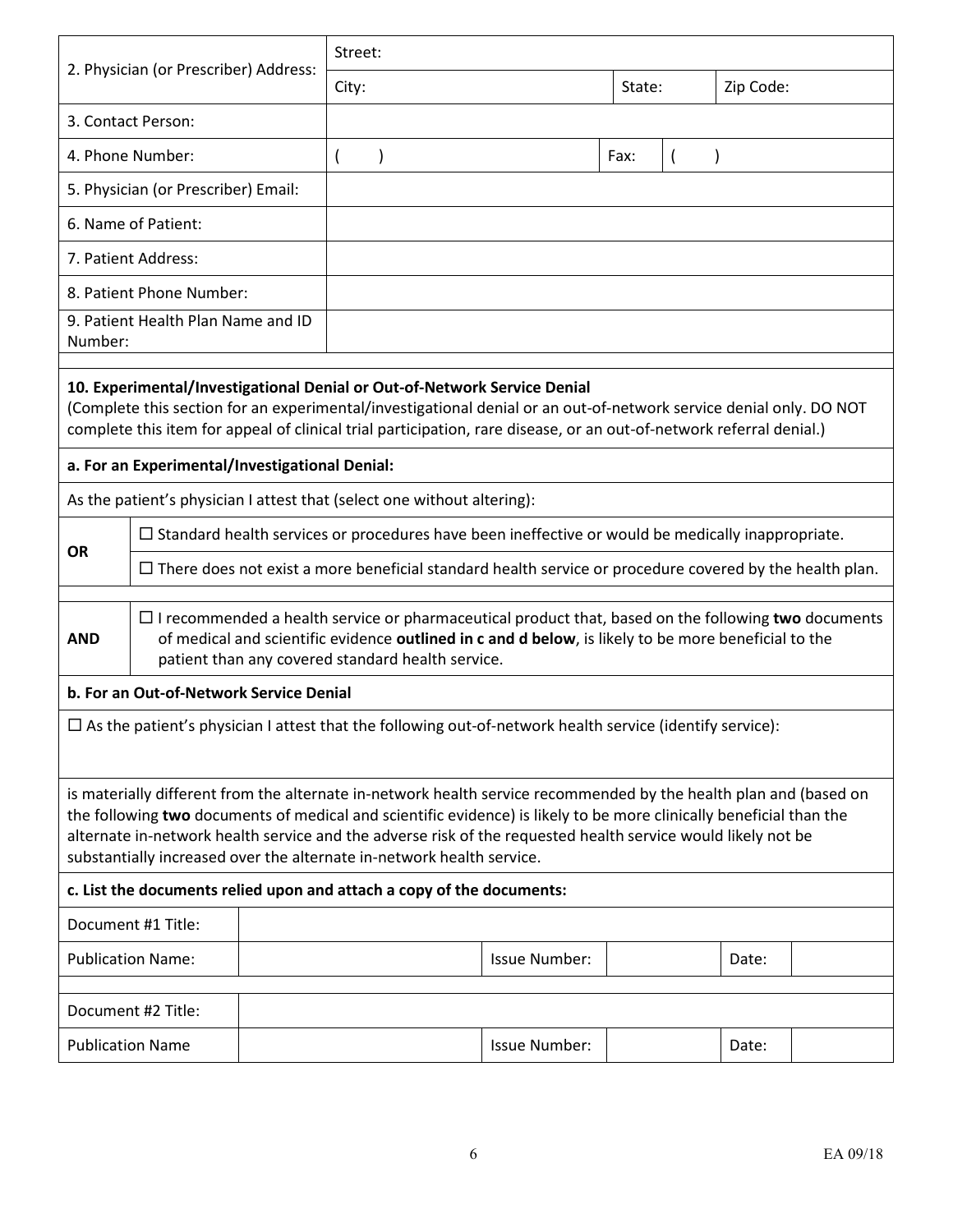| d. Supporting Documents                                                                                                                                                                                                                                                                                                                                                                                                                                                                                                                                                                                                                                                                                                                                                                                                      |                                                                                                                                                                                                                                                                                                                                                                                                                                                                                                                                                                                                                |                                             |  |  |  |
|------------------------------------------------------------------------------------------------------------------------------------------------------------------------------------------------------------------------------------------------------------------------------------------------------------------------------------------------------------------------------------------------------------------------------------------------------------------------------------------------------------------------------------------------------------------------------------------------------------------------------------------------------------------------------------------------------------------------------------------------------------------------------------------------------------------------------|----------------------------------------------------------------------------------------------------------------------------------------------------------------------------------------------------------------------------------------------------------------------------------------------------------------------------------------------------------------------------------------------------------------------------------------------------------------------------------------------------------------------------------------------------------------------------------------------------------------|---------------------------------------------|--|--|--|
|                                                                                                                                                                                                                                                                                                                                                                                                                                                                                                                                                                                                                                                                                                                                                                                                                              | The medical and scientific evidence listed above meets one of the following criteria (Note: peer-<br>Check the<br>reviewed literature does not include publications or supplements sponsored to a significant<br>applicable<br>extent by a pharmaceutical manufacturing company or medical device manufacturer.)<br>documents:                                                                                                                                                                                                                                                                                 |                                             |  |  |  |
|                                                                                                                                                                                                                                                                                                                                                                                                                                                                                                                                                                                                                                                                                                                                                                                                                              | Peer-reviewed medical literature, including literature relating to therapies reviewed and<br>approved by a qualified institutional review board, biomedical compendia and other<br>medical literature that meet the criteria of the National Institute of Health's National<br>Library of Medicine for indexing in Index Medicus, Excerpta Medicus, Medline and<br>MEDLARS database Health Services Technology Assessment Research;                                                                                                                                                                            | $\Box$ Document #1<br>$\Box$ Document #2    |  |  |  |
|                                                                                                                                                                                                                                                                                                                                                                                                                                                                                                                                                                                                                                                                                                                                                                                                                              | Peer-reviewed scientific studies published in, or accepted for publication by, medical<br>journals that meet nationally recognized requirements for scientific manuscripts and that<br>submit most of their published articles for review by experts who are not part of the<br>editorial staff;                                                                                                                                                                                                                                                                                                               | $\Box$ Document #1<br>$\Box$ Document #2    |  |  |  |
|                                                                                                                                                                                                                                                                                                                                                                                                                                                                                                                                                                                                                                                                                                                                                                                                                              | Peer-reviewed abstracts accepted for presentation at major medical association meetings;                                                                                                                                                                                                                                                                                                                                                                                                                                                                                                                       | $\Box$ Document #1<br>$\Box$ Document #2    |  |  |  |
|                                                                                                                                                                                                                                                                                                                                                                                                                                                                                                                                                                                                                                                                                                                                                                                                                              | Medical journals recognized by the Secretary of Health and Human Services, under Section<br>1861(t)(2) of the federal Social Security Act;                                                                                                                                                                                                                                                                                                                                                                                                                                                                     | $\Box$ Document #1<br>$\Box$ Document #2    |  |  |  |
|                                                                                                                                                                                                                                                                                                                                                                                                                                                                                                                                                                                                                                                                                                                                                                                                                              | The following standard reference compendia: (i) the American Hospital Formulary Service<br>Drug Information; (ii) the National Comprehensive Cancer Network's Drugs and Biological<br>Compendium; (iii) the American Dental Association Accepted Dental Therapeutics; (iv)<br>Thomson Micromedex DrugDex; or (v) Elsevier Gold Standard's Clinical Pharmacology; or<br>other compendia as identified by the Secretary of Health and Human Services or the<br>Centers for Medicare & Medicaid Services; or recommended by review article or editorial<br>comment in a major peer reviewed professional journal; | $\Box$ Document #1<br>$\Box$ Document #2    |  |  |  |
|                                                                                                                                                                                                                                                                                                                                                                                                                                                                                                                                                                                                                                                                                                                                                                                                                              | Findings, studies, or research conducted by or under the auspices of federal government<br>agencies and nationally recognized federal research institutes including the federal Agency<br>for Health Care Policy and Research, National Institutes of Health, National Cancer<br>Institute, National Academy of Sciences, Health Care Financing Administration,<br>Congressional Office of Technology Assessment, and any national board recognized by the<br>National Institutes of Health for the purpose of evaluating the medical value of health<br>services.                                             | $\Box$ Document #1<br>$\square$ Document #2 |  |  |  |
| 11. Clinical Trial Denial                                                                                                                                                                                                                                                                                                                                                                                                                                                                                                                                                                                                                                                                                                                                                                                                    |                                                                                                                                                                                                                                                                                                                                                                                                                                                                                                                                                                                                                |                                             |  |  |  |
| There exists a clinical trial which is open and for which the patient is eligible and has been or will likely be<br>accepted.                                                                                                                                                                                                                                                                                                                                                                                                                                                                                                                                                                                                                                                                                                |                                                                                                                                                                                                                                                                                                                                                                                                                                                                                                                                                                                                                |                                             |  |  |  |
| Although not required, it is recommended you enclose clinical trial protocols and related information. The clinical<br>trial must be a peer-reviewed study plan which has been: (1) reviewed and approved by a qualified institutional<br>review board, and (2) approved by one of the National Institutes of Health (NIH), or an NIH cooperative group or<br>center, or the Food and Drug Administration in the form of an investigational new drug exemption, or the federal<br>Department of Veteran Affairs, or a qualified non-governmental research entity as identified in guidelines issued by<br>individual NIH Institutes for Center Support Grants, or an institutional review board of a facility which has a<br>multiple project assurance approved by the Office of Protection from Research Risks of the NIH. |                                                                                                                                                                                                                                                                                                                                                                                                                                                                                                                                                                                                                |                                             |  |  |  |